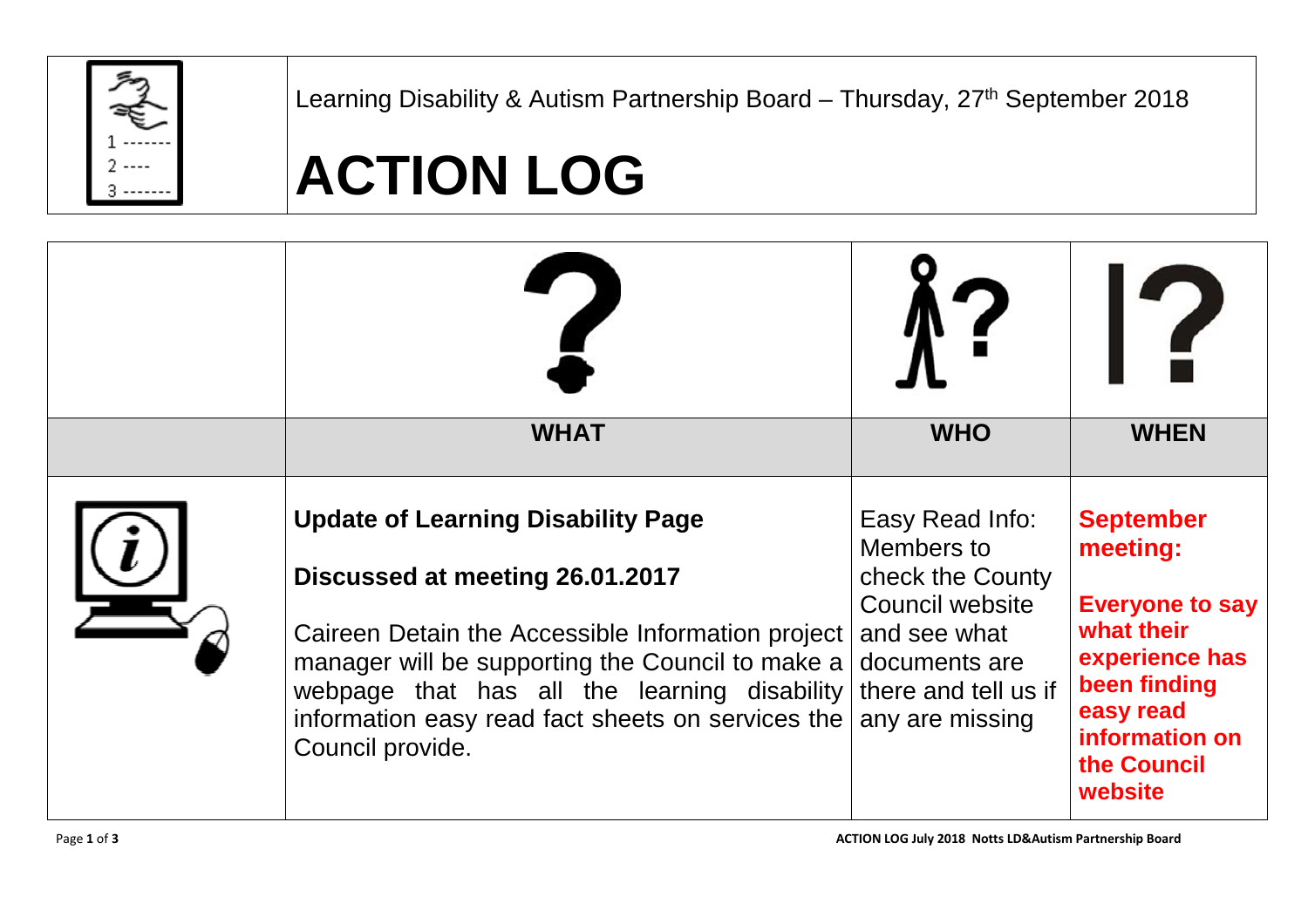| Members discussed this at 2 previous meetings<br>and Caireen has taken all that information back to<br>help plan the webpages.                                                                                                          | Check throughout<br>the following year<br>and review in<br>2018 |                                                            |
|-----------------------------------------------------------------------------------------------------------------------------------------------------------------------------------------------------------------------------------------|-----------------------------------------------------------------|------------------------------------------------------------|
| <b>Specialist Dentistry</b><br>We have a working group that is continuing to<br>meet to look at the problems around dentistry in<br>Bassetlaw with a representative from NHS<br>England.<br>Next meeting is 28 <sup>th</sup> September. | <b>Dentistry Working</b><br>Group members<br>to update          | <b>September</b><br>2018                                   |
| <b>Housing Plan</b><br>If people would like to talk to Jenni French about<br>the housing plan her contact information is at the<br>end of her report.<br>Jenni.french@nottscc.gov.uk                                                    | All                                                             | <b>Housing</b><br>themed<br>meeting in<br><b>September</b> |